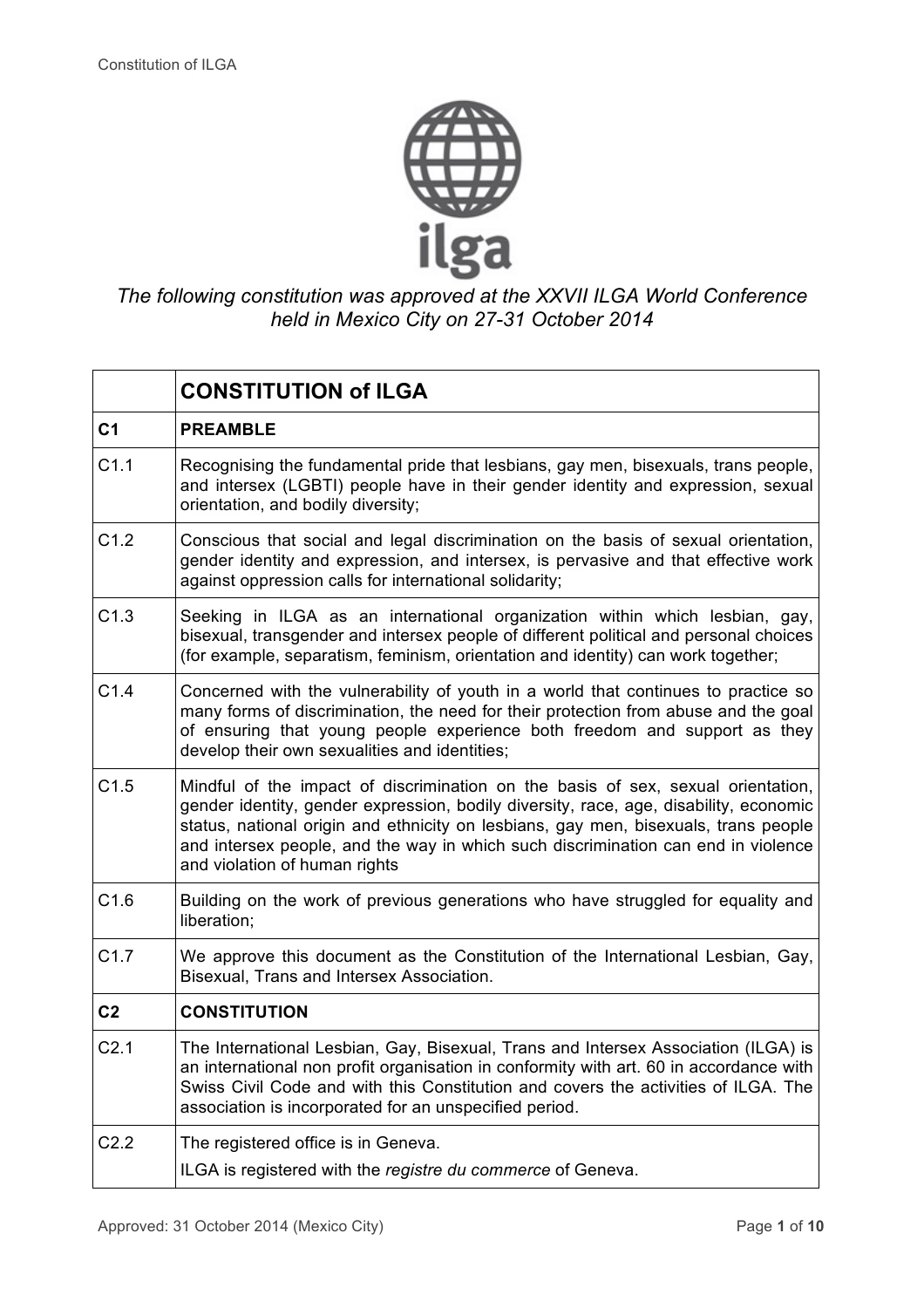|                  | The Executive Board of ILGA, can decide by the majority of its members, to move<br>the registered office elsewhere, even abroad, if special circumstances require so,<br>especially if this has the effect to safeguard its freedom of action. Such a decision<br>must nevertheless be ratified within 180 days by the World Conference by a simple<br>majority of votes cast for and against. |
|------------------|------------------------------------------------------------------------------------------------------------------------------------------------------------------------------------------------------------------------------------------------------------------------------------------------------------------------------------------------------------------------------------------------|
| C <sub>2.3</sub> | The working languages of ILGA are English and Spanish.                                                                                                                                                                                                                                                                                                                                         |
| C <sub>3</sub>   | <b>AIMS AND OBJECTIVES</b>                                                                                                                                                                                                                                                                                                                                                                     |
| C3.1             | The Aims and Objectives of ILGA are:                                                                                                                                                                                                                                                                                                                                                           |
| C3.1.1           | To work for the equality of lesbians, gay men, bisexuals, trans people and intersex<br>people and liberation from all forms of discrimination;                                                                                                                                                                                                                                                 |
| C3.1.2           | To work for equality of all people who live and face discrimination because of their<br>perceived or actual sexual orientation, gender identity, gender expression or bodily<br>diversity.                                                                                                                                                                                                     |
| C3.1.3           | To promote the universal respect for and observance of human rights and<br>fundamental freedoms, including the elimination of all forms of discrimination and<br>also including the realisation of the specific provisions of the following international<br>human rights instruments:                                                                                                         |
|                  | The International Covenant on Civil and Political Rights;<br>$\bullet$                                                                                                                                                                                                                                                                                                                         |
|                  | The International Covenant on Economic, Social and Cultural Rights;<br>$\bullet$                                                                                                                                                                                                                                                                                                               |
|                  | The International Convention on the Elimination of all forms of Racial<br>$\bullet$<br>Discrimination;                                                                                                                                                                                                                                                                                         |
|                  | The Convention on the Elimination of all forms of Discrimination against<br>Women;                                                                                                                                                                                                                                                                                                             |
|                  | The Convention on the Rights of the Child<br>٠                                                                                                                                                                                                                                                                                                                                                 |
|                  | The Convention on the Rights of Persons with Disabilities<br>$\bullet$                                                                                                                                                                                                                                                                                                                         |
|                  | The United Nations Declaration on the Rights of Indigenous Peoples                                                                                                                                                                                                                                                                                                                             |
|                  | The International Convention against Torture and Other Cruel, Inhuman or<br><b>Degrading Treatment</b>                                                                                                                                                                                                                                                                                         |
|                  | The International Convention on the Protection of the Rights of All Migrant<br>$\bullet$<br>Workers and Members of Their Families                                                                                                                                                                                                                                                              |
|                  | The International Convention on Enforced Disappearance                                                                                                                                                                                                                                                                                                                                         |
| C3.2             | To work towards these goals, ILGA shall:                                                                                                                                                                                                                                                                                                                                                       |
|                  | Create a platform for lesbians, gay men, bisexuals, trans people and intersex<br>$\bullet$<br>people internationally, in their quest for recognition, equality and liberation, in<br>particular through the world and regional conferences;                                                                                                                                                    |
|                  | Work towards equal representation in all regions for lesbians, gay men,<br>٠<br>bisexuals, trans people and intersex people in our quest for recognition, equality<br>and liberation;                                                                                                                                                                                                          |
|                  | Give support for ILGA members in coordination with its regions;<br>٠                                                                                                                                                                                                                                                                                                                           |
|                  | Collect information, conduct research, publish material and organise seminars,<br>$\bullet$<br>training, briefings and specialised conferences;                                                                                                                                                                                                                                                |
|                  | Offer facilities for co-ordination of activities and actions.<br>$\bullet$                                                                                                                                                                                                                                                                                                                     |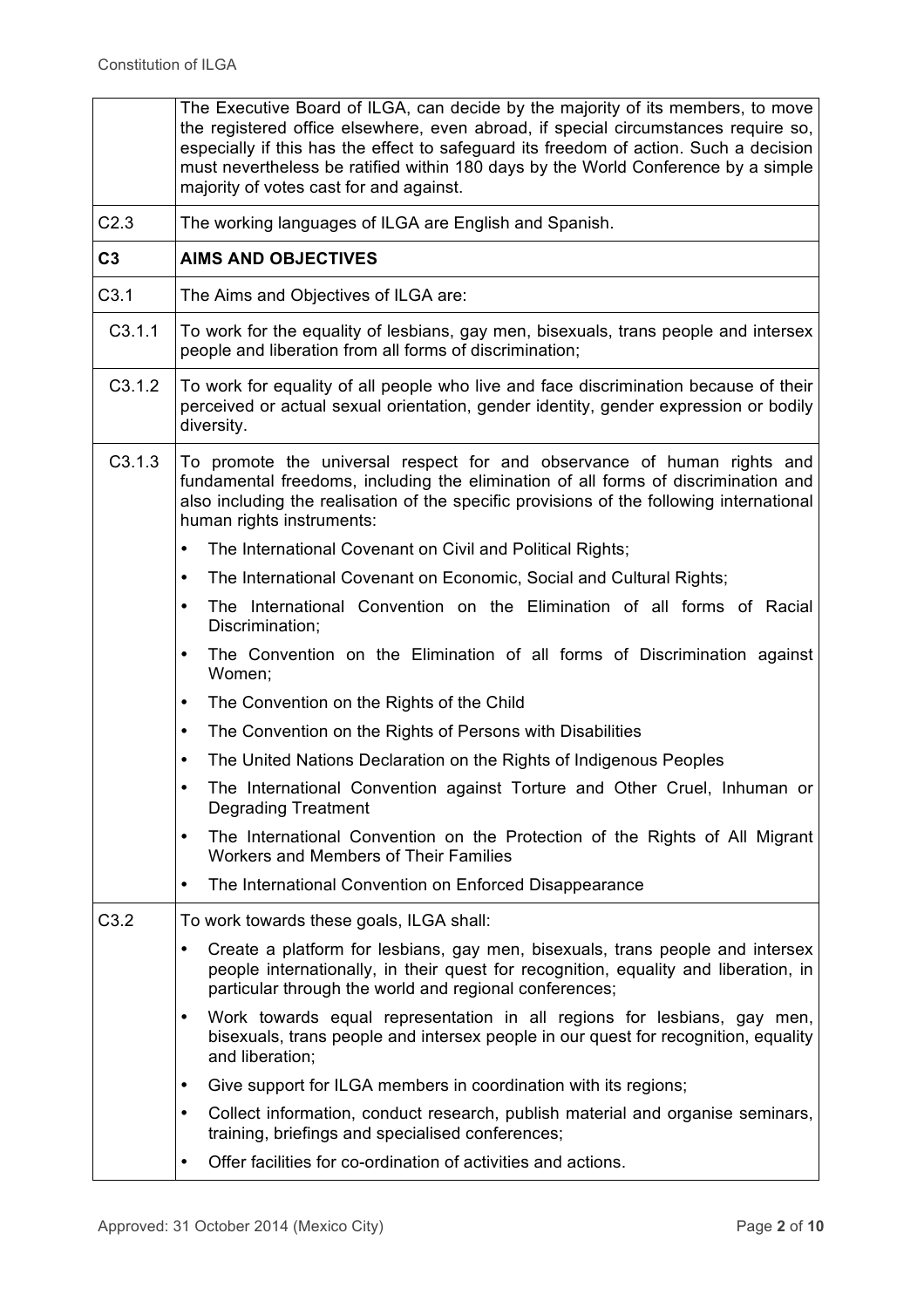| C <sub>4</sub> | <b>MEMBERSHIP</b>                                                                                                                                                                                                                                                                                                                                                                                                                             |
|----------------|-----------------------------------------------------------------------------------------------------------------------------------------------------------------------------------------------------------------------------------------------------------------------------------------------------------------------------------------------------------------------------------------------------------------------------------------------|
| C4.1           | All members have to support the aims of ILGA.                                                                                                                                                                                                                                                                                                                                                                                                 |
| C4.2           | Membership in ILGA is divided into two categories: Full members and Associate<br>members.                                                                                                                                                                                                                                                                                                                                                     |
|                | Full members are:                                                                                                                                                                                                                                                                                                                                                                                                                             |
|                | non-profit organisations representing lesbians, gays, bisexuals, trans people or<br>$\bullet$<br>intersex people, their culture or providing exclusive service to or support for<br>them;                                                                                                                                                                                                                                                     |
|                | branches of the above mentioned organisations;<br>٠                                                                                                                                                                                                                                                                                                                                                                                           |
|                | non-profit groups representing lesbians, gays, bisexuals, trans people or<br>$\bullet$<br>intersex people within other organisations such as trade unions and political<br>parties.                                                                                                                                                                                                                                                           |
|                | Associated members are: other organisations of public law, such as cities, regions,<br>political parties or trade unions, etc., or of private law.                                                                                                                                                                                                                                                                                            |
|                | Individuals wishing to associate to ILGA may become a 'Friend of ILGA'.                                                                                                                                                                                                                                                                                                                                                                       |
| C4.3           | Application:                                                                                                                                                                                                                                                                                                                                                                                                                                  |
|                | An applicant for any category of membership of ILGA or for friends of ILGA must<br>submit an application to the registered office of ILGA and affirm agreement with the<br>aims and objectives of ILGA.                                                                                                                                                                                                                                       |
|                | An organisation applying for full or associate membership must provide a<br>description of itself, its aims, the composition of its membership, target group and<br>structure.                                                                                                                                                                                                                                                                |
| C4.4           | Admission:                                                                                                                                                                                                                                                                                                                                                                                                                                    |
|                | Applications for full or associate members which are in conformity with the aims<br>and objectives in this constitution shall be accepted by the Executive Board, subject<br>to final decision by the World Conference. The Executive Board can delegate the<br>acceptance of new members in a region to a regional structure set up in<br>accordance with C5.2.                                                                              |
| C4.5           | Suspension and expulsion:                                                                                                                                                                                                                                                                                                                                                                                                                     |
|                | A member may be suspended from membership by the Executive Board for failure<br>to comply with this constitution by at least a 50% plus 1 majority of its members<br>voting for the suspension. The suspension, unless revoked by the Executive Board,<br>shall remain in force until the next World Conference. A member may be expelled<br>from membership by motion at a World Conference for failure to comply with this<br>constitution. |
|                | Members facing the possibility of expulsion have the right to present their defence.                                                                                                                                                                                                                                                                                                                                                          |
|                | An individual may no longer be recognised as a 'Friend of ILGA' by the Secretaries<br>General. Where such an action occurs, the Secretaries-General will submit their<br>decision to the next Executive Board meeting for review.                                                                                                                                                                                                             |
| C4.6           | If a member does not pay the annual membership fee within 3 months after being<br>given notice that the fee is due, the member will not be able to exercise the rights of<br>a member as set out in this constitution until such time as any outstanding fees<br>have been paid.                                                                                                                                                              |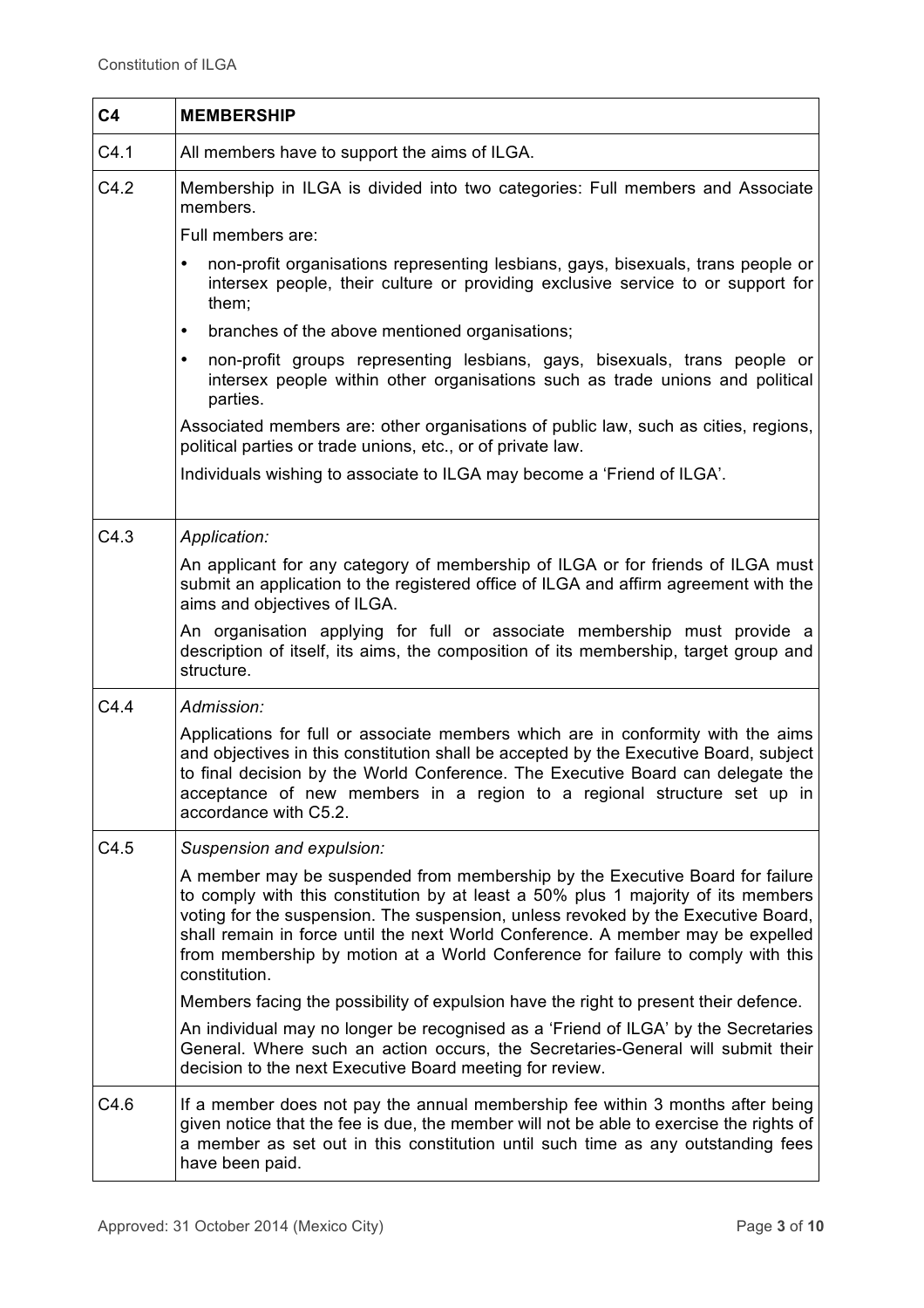| C4.7           | Members shall at all times have the same membership status in a region as in ILGA<br><i>itself.</i>                                                                                                                                                                                                                                                                                                                                                                                                                                                                                                                                                                                                                                                                                                                                                    |
|----------------|--------------------------------------------------------------------------------------------------------------------------------------------------------------------------------------------------------------------------------------------------------------------------------------------------------------------------------------------------------------------------------------------------------------------------------------------------------------------------------------------------------------------------------------------------------------------------------------------------------------------------------------------------------------------------------------------------------------------------------------------------------------------------------------------------------------------------------------------------------|
| C <sub>5</sub> | <b>REGIONAL STRUCTURES</b>                                                                                                                                                                                                                                                                                                                                                                                                                                                                                                                                                                                                                                                                                                                                                                                                                             |
| C5.1           | The regions of ILGA are Africa, Oceania (Aotearoa/New Zealand, Australia and<br>Pacific Islands), Asia, Europe, Latin America and the Caribbean (LAC) and North<br>America.                                                                                                                                                                                                                                                                                                                                                                                                                                                                                                                                                                                                                                                                            |
| C5.2           | Within each region members may form a regional organisation. All members of<br>ILGA in a region are members of the same category in the regional organisation.                                                                                                                                                                                                                                                                                                                                                                                                                                                                                                                                                                                                                                                                                         |
| C5.3           | The highest authority for each regional organisation is the regional conference. In<br>accordance with the provisions in C8.3 the regional caucus at the World<br>Conference will take on the duties of the regional conference in case such a<br>conference has not taken place between two World Conferences.                                                                                                                                                                                                                                                                                                                                                                                                                                                                                                                                        |
| C5.4           | The aims of regional organisations shall at all times be consistent with the aims<br>expressed in this constitution, and their work shall reflect the diversity of members<br>in the region.                                                                                                                                                                                                                                                                                                                                                                                                                                                                                                                                                                                                                                                           |
| C5.5           | Regional organisations may make decisions on regional structures and regional<br>matters, and regional conferences have the power to determine the policy of the<br>regional organisation, according to their rules, subject to the provisions of this<br>constitution.                                                                                                                                                                                                                                                                                                                                                                                                                                                                                                                                                                                |
| C5.6           | Where no such rules have been determined, then the arrangements for regional<br>conferences must follow ILGA's Standing Orders as closely as possible in order to<br>be recognised as official events of ILGA.                                                                                                                                                                                                                                                                                                                                                                                                                                                                                                                                                                                                                                         |
| C5.7           | Where no such rules have been determined, and in case a Regional Conference<br>has not decided the place and time of the next conference, then the Office of ILGA<br>in Geneva or regional office if there is one, shall communicate to all full members in<br>the region that they can propose to organise the next regional conference.<br>Members that wish to do so need to present and defend their proposal. The<br>proposals are public. The decision will be made by the regional board if there is<br>one. If there isn't one, a committee composed of the Secretaries-General, the<br>region's representatives on the Executive Board and 5 full members from the region<br>will consider the various proposals, and decide which group will organise the next<br>conference on the grounds of the criteria in the invitation for proposals. |
| C5.8           | A regional organisation shall mention in its own constitution that it is a regional<br>organisation of ILGA. A regional organisation may list, in its official name, the<br>specific groups covered by ILGA, and for this purpose use wording and<br>formulations appropriate to the cultural and linguistic context of that region.<br>However, a regional organisation may not alter the name "ILGA" in the official name<br>of the regional organisation.                                                                                                                                                                                                                                                                                                                                                                                           |
| C <sub>6</sub> | <b>SECRETARIATS</b>                                                                                                                                                                                                                                                                                                                                                                                                                                                                                                                                                                                                                                                                                                                                                                                                                                    |
| C6.1           | <b>WOMEN'S SECRETARIAT</b>                                                                                                                                                                                                                                                                                                                                                                                                                                                                                                                                                                                                                                                                                                                                                                                                                             |
| C6.1.1         | The World Conference shall elect a Women's Secretariat from the full members.                                                                                                                                                                                                                                                                                                                                                                                                                                                                                                                                                                                                                                                                                                                                                                          |
| C6.1.2         | It is the responsibility of the Women's Secretariat to:<br>a) Collect and co-ordinate information/visibility world wide on lesbians and                                                                                                                                                                                                                                                                                                                                                                                                                                                                                                                                                                                                                                                                                                                |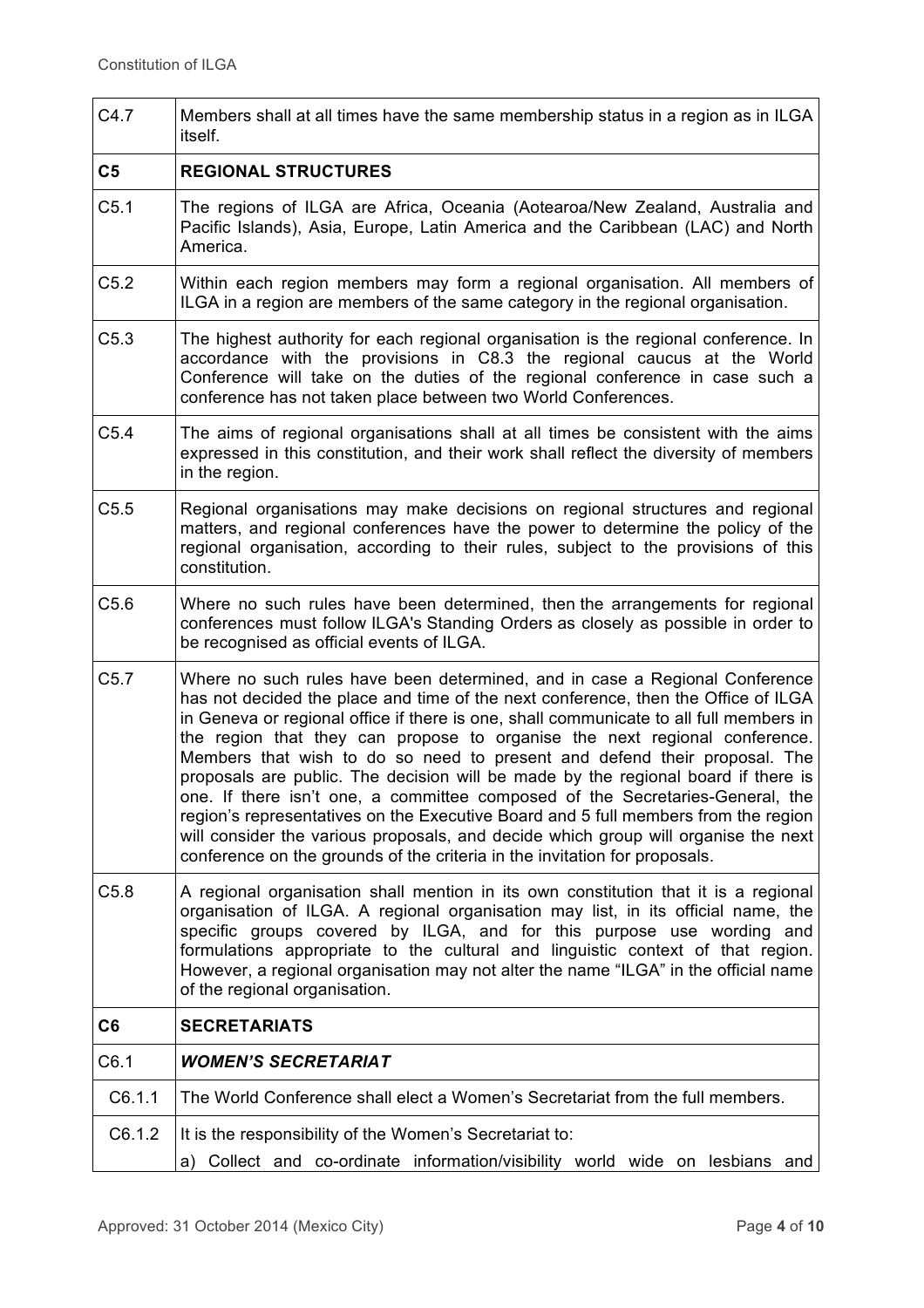|         | bisexual women, in close co-operation with the Executive Board;                                                                  |
|---------|----------------------------------------------------------------------------------------------------------------------------------|
|         | Initiate articles world wide on women's issues for ILGA publications;<br>b)                                                      |
|         | Attend relevant conferences within and outside ILGA and make policy inputs to<br>C)                                              |
|         | international organisations and agencies;                                                                                        |
|         | d) Co-operate with other international women's organisations;                                                                    |
|         | e) Co-ordinate and arrange women's caucuses and workshops in co-operation<br>with the group planning for a World Conference;     |
|         | Carry out tasks allocated to it by ILGA World Conferences.<br>f)                                                                 |
| C6.2    | <b>TRANS SECRETARIAT</b>                                                                                                         |
| C6.2.1  | The World Conference shall elect a Trans Secretariat from the full members.                                                      |
| C6.2.2  | It is the responsibility of the Trans Secretariat to:                                                                            |
|         | a) Collect and compile information world-wide on trans people, in close co-<br>operation with the Executive Board;               |
|         | b) Develop actions in order to highlight trans issues;                                                                           |
|         | Initiate and request articles world wide on trans issues for ILGA publications;<br>C)                                            |
|         | d) Attend relevant conferences within and outside ILGA and make policy inputs to<br>international organizations and agencies;    |
|         | e) Co-operate with other international organizations on LGBTI rights and gender<br>identity issues                               |
|         | Co-ordinate and arrange trans caucuses and workshops in co-operation with<br>f)<br>the group planning for a World Conference;    |
|         | Carry out tasks allocated to it by ILGA World Conferences.<br>g)                                                                 |
| C6.3    | <b>INTERSEX SECRETARIAT</b>                                                                                                      |
| C6.3.1  | The World Conference shall elect a Intersex Secretariat from the full members.                                                   |
| C6.3.2  | It is the responsibility of the Intersex Secretariat to:                                                                         |
|         | a) Collect and compile information world-wide on trans and intersex people, in<br>close co-operation with the Executive Board;   |
|         | b) Develop actions in order to highlight intersex issues;                                                                        |
|         | Initiate and request articles world wide on intersex issues for ILGA publications;<br>C)                                         |
|         | Attend relevant conferences within and outside ILGA and make policy inputs to<br>d)<br>international organizations and agencies; |
|         | Co-operate with other international organizations on LGBTI rights and bodily<br>e)<br>diversity issues                           |
|         | Co-ordinate and arrange intersex caucuses and workshops in co-operation with<br>f)<br>the group planning for a World Conference; |
|         | Carry out tasks allocated to it by ILGA World Conferences.<br>g)                                                                 |
| C6.4    | <b>BISEXUAL SECRETARIAT</b>                                                                                                      |
|         |                                                                                                                                  |
| C6.4.1. | The World Conference will elect a Bisexual Secretariat from the full members.                                                    |
| C6.4.2. | It is the responsibility of the Bisexual Secretariat to:                                                                         |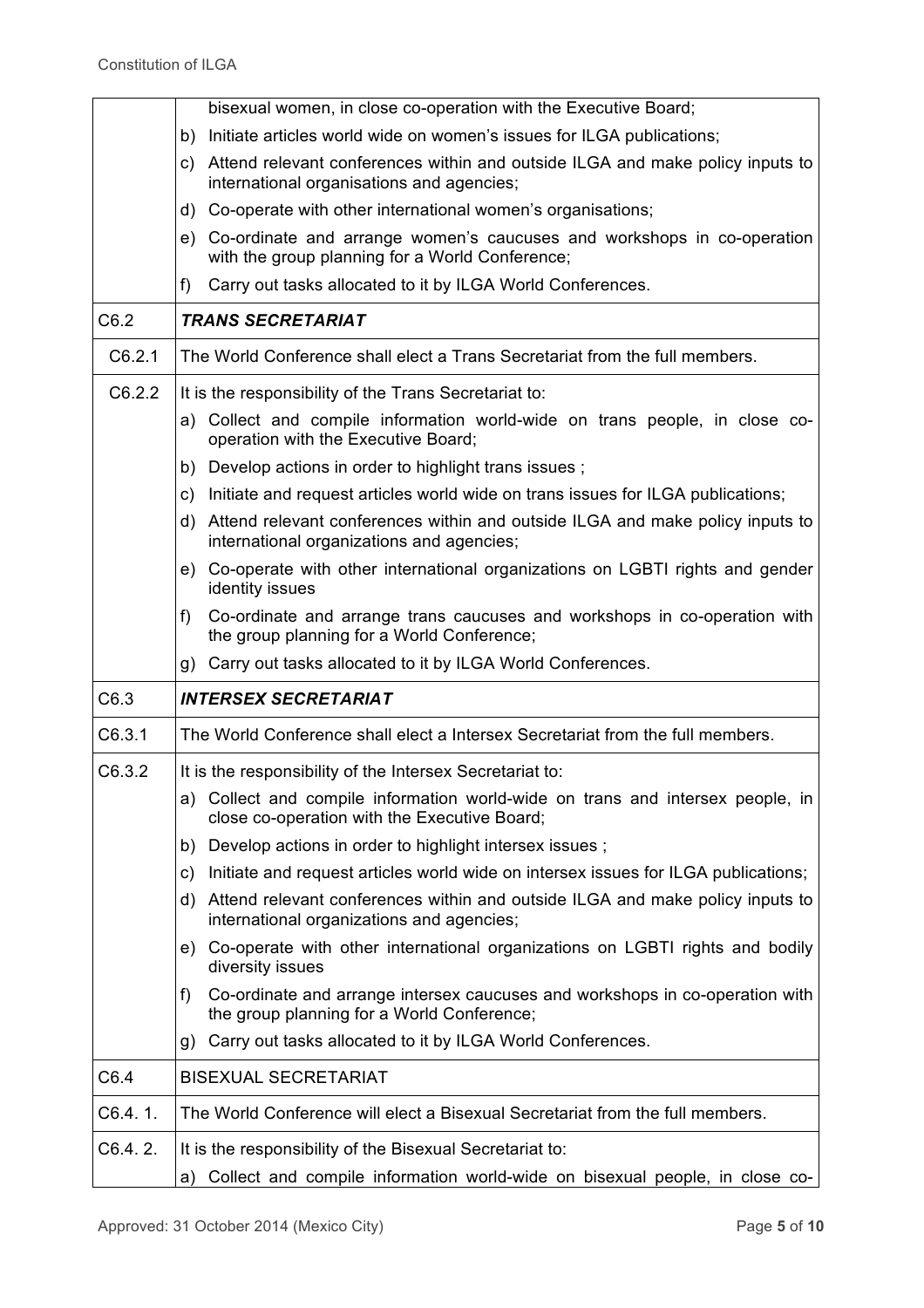|                | operation with the Executive Board.                                                                                                                                                                                                                                                                                                                                                                                                                                                                                                                                                            |
|----------------|------------------------------------------------------------------------------------------------------------------------------------------------------------------------------------------------------------------------------------------------------------------------------------------------------------------------------------------------------------------------------------------------------------------------------------------------------------------------------------------------------------------------------------------------------------------------------------------------|
|                | Develop actions in order to highlight Bisexual issues<br>b)                                                                                                                                                                                                                                                                                                                                                                                                                                                                                                                                    |
|                | Initiate and request articles world wide on bisexual issues for ILGA publications.<br>C)                                                                                                                                                                                                                                                                                                                                                                                                                                                                                                       |
|                | Co-ordinate and arrange bisexual caucuses and workshops to create a wide<br>d)<br>dialogue and with the Organizer of the World Conference.                                                                                                                                                                                                                                                                                                                                                                                                                                                     |
|                | Attend relevant conferences within and outside ILGA and make policy inputs to<br>e)<br>international organizations and agencies.                                                                                                                                                                                                                                                                                                                                                                                                                                                               |
|                | Co-operate with other international organizations on rights and sexuality.<br>f)                                                                                                                                                                                                                                                                                                                                                                                                                                                                                                               |
|                | Carry out tasks allocated to it by ILGA World Conference.<br>g)                                                                                                                                                                                                                                                                                                                                                                                                                                                                                                                                |
| C <sub>7</sub> | THE WORLD CONFERENCE                                                                                                                                                                                                                                                                                                                                                                                                                                                                                                                                                                           |
| C7.1           | The highest authority of ILGA is the World Conference.                                                                                                                                                                                                                                                                                                                                                                                                                                                                                                                                         |
| C7.2           | The time and place of the World Conference shall normally be determined by a<br>prior World Conference. However, if such a decision is not taken or if it<br>subsequently becomes unviable for any reason, the Executive Board shall take<br>steps to ensure that a conference is called, including determining the conference<br>venue and host organisation.                                                                                                                                                                                                                                 |
| C7.3           | The procedures for the World Conference shall be those set out in this Constitution<br>and the Standing Orders.                                                                                                                                                                                                                                                                                                                                                                                                                                                                                |
| C7.4           | Full members, the Executive Board, Women's, Trans, Bisexual and Intersex<br>Secretariats, and Regional Executive Boards can submit proposals and<br>amendments to proposals in accordance with the provisions in the Standing<br>Orders. They may also nominate candidates for Secretaries General and the<br>Women's, Trans, Bisexual and Intersex Secretariats.                                                                                                                                                                                                                              |
| C7.5           | In advance of the World Conference the Executive Board shall send to all<br>members, in accordance with the provisions in the Standing Orders a preliminary<br>agenda with proposals, and the audited accounts for the previous financial year or<br>years, and invite full members to submit amendments to proposals. The Board shall<br>also send to all members, in accordance with the provisions in the Standing Orders,<br>the final agenda with the reports from the Board and the Women's, Trans, Bisexual<br>and Intersex Secretariats and the financial report for the current year. |
| C7.6           | The agenda of the World Conference shall include:                                                                                                                                                                                                                                                                                                                                                                                                                                                                                                                                              |
|                | a) Approval of the report from the Executive Board                                                                                                                                                                                                                                                                                                                                                                                                                                                                                                                                             |
|                | Approval of the report from the Women's Secretariat<br>b)                                                                                                                                                                                                                                                                                                                                                                                                                                                                                                                                      |
|                | Approval of the report from the Trans Secretariat<br>C)                                                                                                                                                                                                                                                                                                                                                                                                                                                                                                                                        |
|                | Approval of the report from the Bisexual Secretariat<br>d)                                                                                                                                                                                                                                                                                                                                                                                                                                                                                                                                     |
|                | Approval of the report from the Intersex Secretariat<br>e)                                                                                                                                                                                                                                                                                                                                                                                                                                                                                                                                     |
|                | Approval of the audited accounts<br>f)                                                                                                                                                                                                                                                                                                                                                                                                                                                                                                                                                         |
|                | Approval of the financial report for the current year<br>g)                                                                                                                                                                                                                                                                                                                                                                                                                                                                                                                                    |
|                | Approval of the budget<br>h)                                                                                                                                                                                                                                                                                                                                                                                                                                                                                                                                                                   |
|                | Appointment of an auditor<br>i)                                                                                                                                                                                                                                                                                                                                                                                                                                                                                                                                                                |
|                | Proposals and amendments from full members, the Executive Board, Women's<br>j)<br>Secretariat, Trans Secretariat, Bisexual Secretariat, Intersex Secretariat or<br><b>Regional Executive Boards</b>                                                                                                                                                                                                                                                                                                                                                                                            |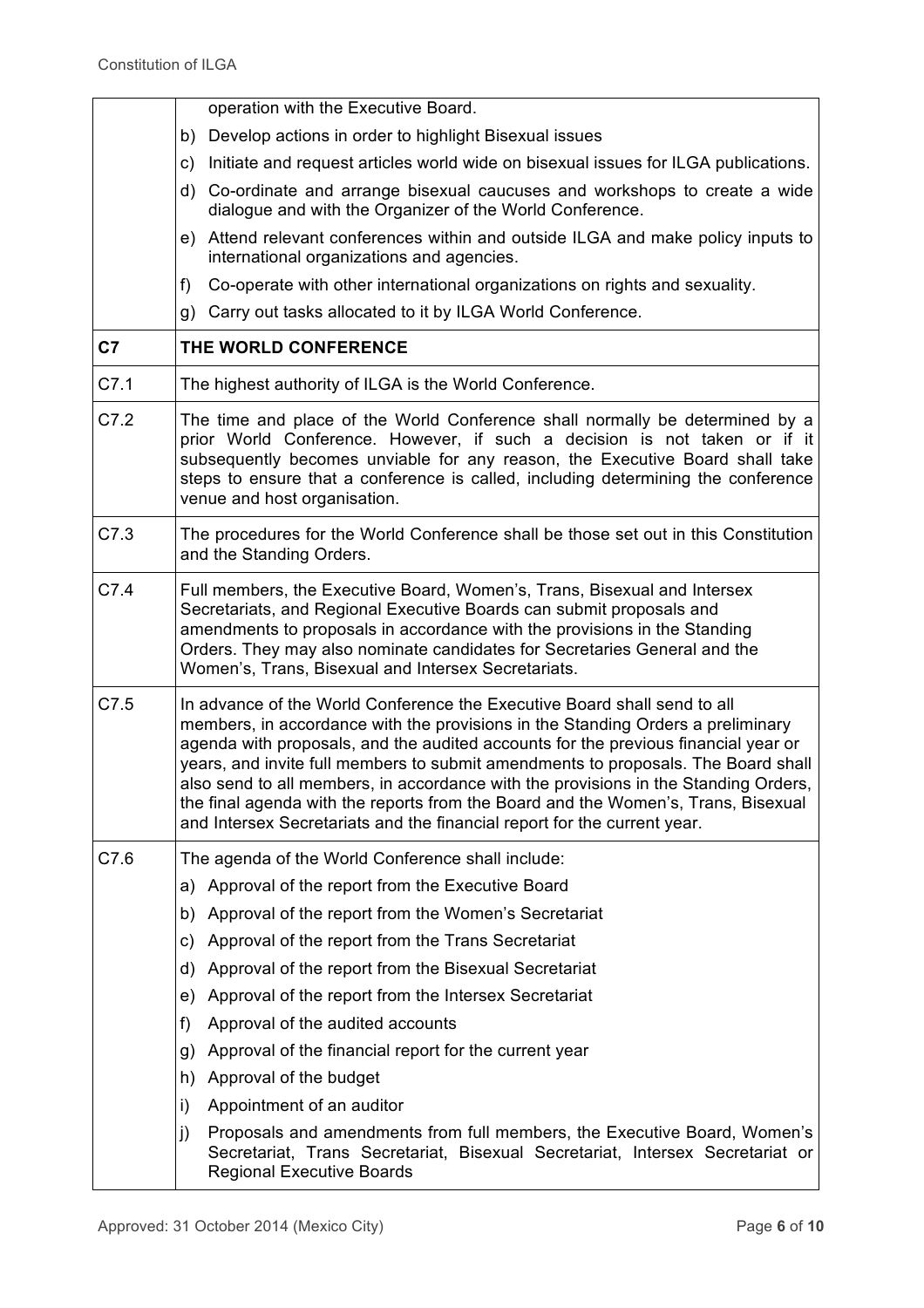|                | k) Any change in the membership fee                                                                                                                                                                                                                                                                                                                                                                                                                                                                    |
|----------------|--------------------------------------------------------------------------------------------------------------------------------------------------------------------------------------------------------------------------------------------------------------------------------------------------------------------------------------------------------------------------------------------------------------------------------------------------------------------------------------------------------|
|                | Election of the Secretaries General and alternates<br>$\vert$ )                                                                                                                                                                                                                                                                                                                                                                                                                                        |
|                | m) Election of the Women's, Trans, Bisexual and Intersex Secretariats and<br>alternates.                                                                                                                                                                                                                                                                                                                                                                                                               |
| C7.7           | The conference is chaired by a Chairing Pool, which shall have the functions set<br>out in the Standing Orders                                                                                                                                                                                                                                                                                                                                                                                         |
| C7.8           | Only full members are entitled to vote at a World Conference. Each full member<br>may exercise up to two votes in accordance with the provisions in the Standing<br>Orders.                                                                                                                                                                                                                                                                                                                            |
| C7.9           | Associate and individual members are entitled to attend World Conferences and<br>speak in all workshops and plenary sessions. The Executive Board can permit<br>others to attend and participate in any World Conference or a part of it.                                                                                                                                                                                                                                                              |
| C7.10          | Decisions of a World Conference are taken only by the conference in plenary<br>session. They shall be recorded in a special register in accordance with the<br>Standing Orders.                                                                                                                                                                                                                                                                                                                        |
|                | A plenary session can decide on questions of membership, resolutions,<br>constitutional amendments, policy statements, budgetary decisions, elections and<br>other business, in accordance with the procedures in the Standing Orders.                                                                                                                                                                                                                                                                 |
| C7.11          | Wherever possible, decisions are taken by consensus. In the event of a vote,<br>decisions shall be taken on the basis of a simple majority of the votes cast for and<br>against, with the exception of amendments to this Constitution, as stated in C11.2.                                                                                                                                                                                                                                            |
| C7.12          | A full member that cannot participate, or is a mixed organization sending a<br>delegation of only women or only members who do not identify as women, may<br>nominate a proxy for one or both of its votes in accordance with the provisions for<br>proxies in the Standing Orders                                                                                                                                                                                                                     |
| C7.13          | An extraordinary World Conference shall be convened by the Executive Board in<br>accordance with the Standing Orders if:                                                                                                                                                                                                                                                                                                                                                                               |
|                | A World Conference decides that an extraordinary conference should be held,<br>or                                                                                                                                                                                                                                                                                                                                                                                                                      |
|                | 20% of the full members including members from at least twelve countries and<br>$\bullet$<br>two regions request such a conference in order to discuss and take decision on<br>particular issues, or                                                                                                                                                                                                                                                                                                   |
|                | The Board considers that it is in the interests of ILGA for such a conference to<br>$\bullet$<br>be held and make decisions on particular issues.                                                                                                                                                                                                                                                                                                                                                      |
| C7.14          | The notice for such a conference shall specify the issues that are to be discussed,<br>and the agenda for the conference shall be restricted to these issues. At<br>extraordinary conferences decisions can be taken only if at least 15% of the full<br>members including members from at least fifteen countries and three regions are<br>represented at the conference by delegates or by proxy. In all other respects, the<br>provisions of this Constitution and the Standing Orders shall apply. |
| C <sub>8</sub> | THE EXECUTIVE BOARD                                                                                                                                                                                                                                                                                                                                                                                                                                                                                    |
| C8.1           | The Executive Board shall act on behalf of ILGA between World Conferences,<br>within the framework and goals of this Constitution and the resolutions of the World<br>Conference. The Executive Board appoints among its Members a Treasurer.                                                                                                                                                                                                                                                          |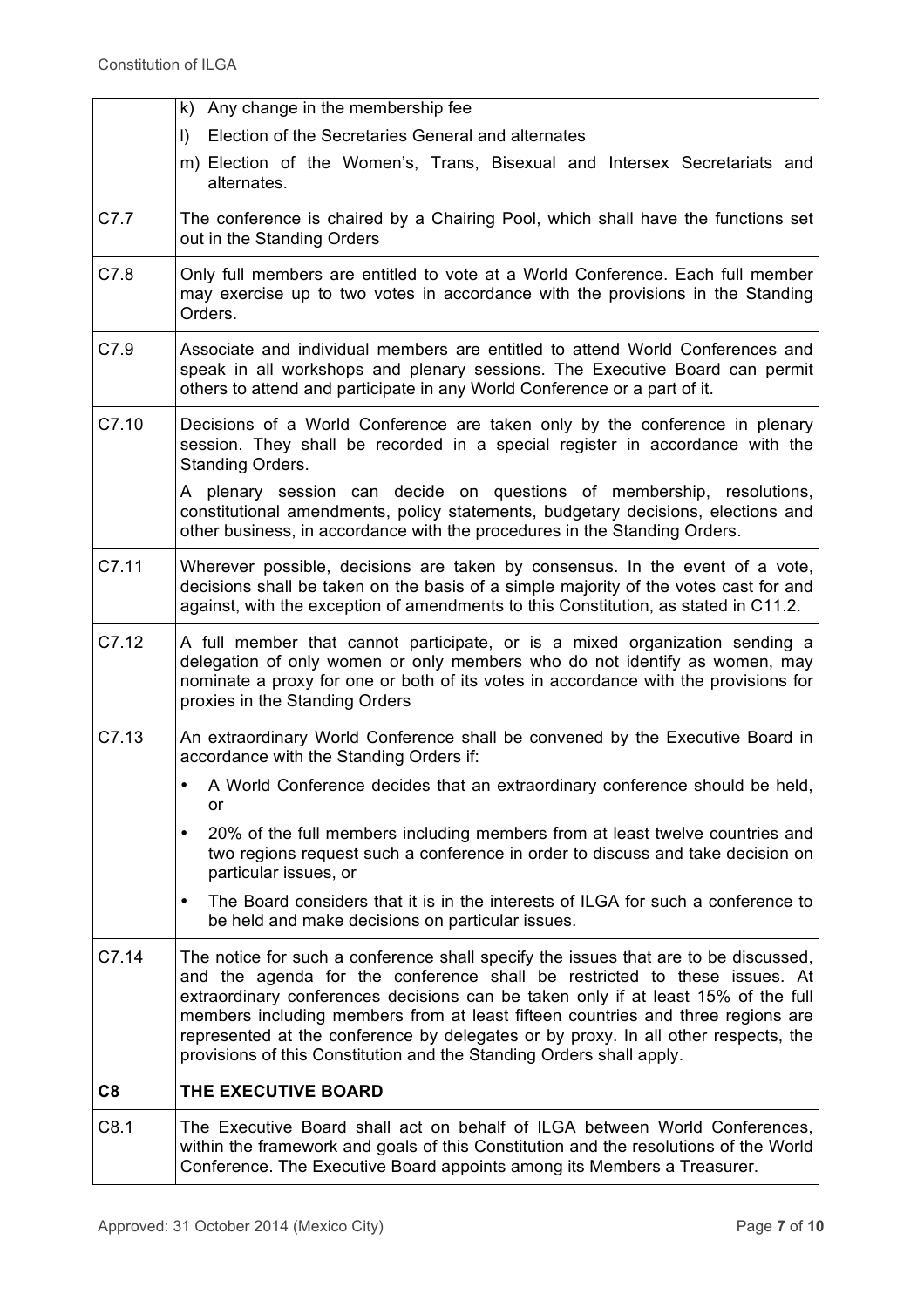| C8.2 | The Executive Board shall include two representatives, at least one of whom<br>identifies as a woman, from each region, the two Secretaries-General, one<br>representative of the Women's Secretariat, one representative of the Trans<br>Secretariat, one representative of the Bisexual Secretariat and one representative<br>of the Intersex Secretariat All full and reserve members of the board have to be<br>from full member organizations. |
|------|-----------------------------------------------------------------------------------------------------------------------------------------------------------------------------------------------------------------------------------------------------------------------------------------------------------------------------------------------------------------------------------------------------------------------------------------------------|
| C8.3 | Regional representatives and alternates shall be elected by the appropriate<br>regional structures, according to their procedures. If this is not possible, a regional<br>caucus at a World Conference shall elect representatives until the region elects<br>representatives according to their procedures or until the next World Conference.                                                                                                     |
| C8.4 | In case of a vacancy, a replacement may be elected by the region according to<br>their procedures. If the region does not or cannot fill a vacancy, the Executive<br>Board may appoint an interim member until the region or a regional caucus elects a<br>new member.                                                                                                                                                                              |
| C8.5 | The World Conference shall elect two Secretaries General, at least one of whom<br>identifies as a woman, to join the Executive Board:                                                                                                                                                                                                                                                                                                               |
|      | a) The secretaries general represent the organisation                                                                                                                                                                                                                                                                                                                                                                                               |
|      | b) The secretaries general can delegate the representational functions to other<br>board members                                                                                                                                                                                                                                                                                                                                                    |
|      | The secretaries general act as joint line manager to the executive director. They<br>C)<br>can decide to designate one of them as the lead person on this matter.                                                                                                                                                                                                                                                                                   |
| C8.6 | The Executive Board has the following functions:                                                                                                                                                                                                                                                                                                                                                                                                    |
|      | a) to represent ILGA internationally and implement ILGA policies,                                                                                                                                                                                                                                                                                                                                                                                   |
|      | b) to ensure the organisation of world conferences                                                                                                                                                                                                                                                                                                                                                                                                  |
|      | c) to appoint the Executive Director                                                                                                                                                                                                                                                                                                                                                                                                                |
|      | d) to oversee the management of the Executive Director, who manages the<br>administrative office and ILGA staff.                                                                                                                                                                                                                                                                                                                                    |
|      | e) to report regularly on their activities to the membership and to each World<br>Conference,                                                                                                                                                                                                                                                                                                                                                       |
|      | to select signing officers for the organisation.<br>f)                                                                                                                                                                                                                                                                                                                                                                                              |
|      | to undertake fundraising for the organisation.<br>g)                                                                                                                                                                                                                                                                                                                                                                                                |
|      | The board has the mandate to establish committees<br>h)                                                                                                                                                                                                                                                                                                                                                                                             |
|      | To chose among the members a treasurer who chairs the finance committee<br>i)<br>and holds joint responsibility with the executive director for the finances of the<br>organisation to set up working parties to assist them in specific areas and to<br>mandate such working parties to act on its behalf where appropriate and within<br>the aims and objectives of ILGA;                                                                         |
|      | to work closely together with the Women's, Trans, Bisexual and Intersex<br>j)<br>Secretariats                                                                                                                                                                                                                                                                                                                                                       |
|      | to promote equality of women, trans, bisexual and intersex persons within and<br>k)<br>outside ILGA, bearing in mind the concerns of young as well as elder LGBTI<br>people                                                                                                                                                                                                                                                                         |
|      | to act on behalf of the organisation where necessary and undertake such other<br>$\vert$<br>functions for every purpose falling within the aims and objectives of ILGA.                                                                                                                                                                                                                                                                             |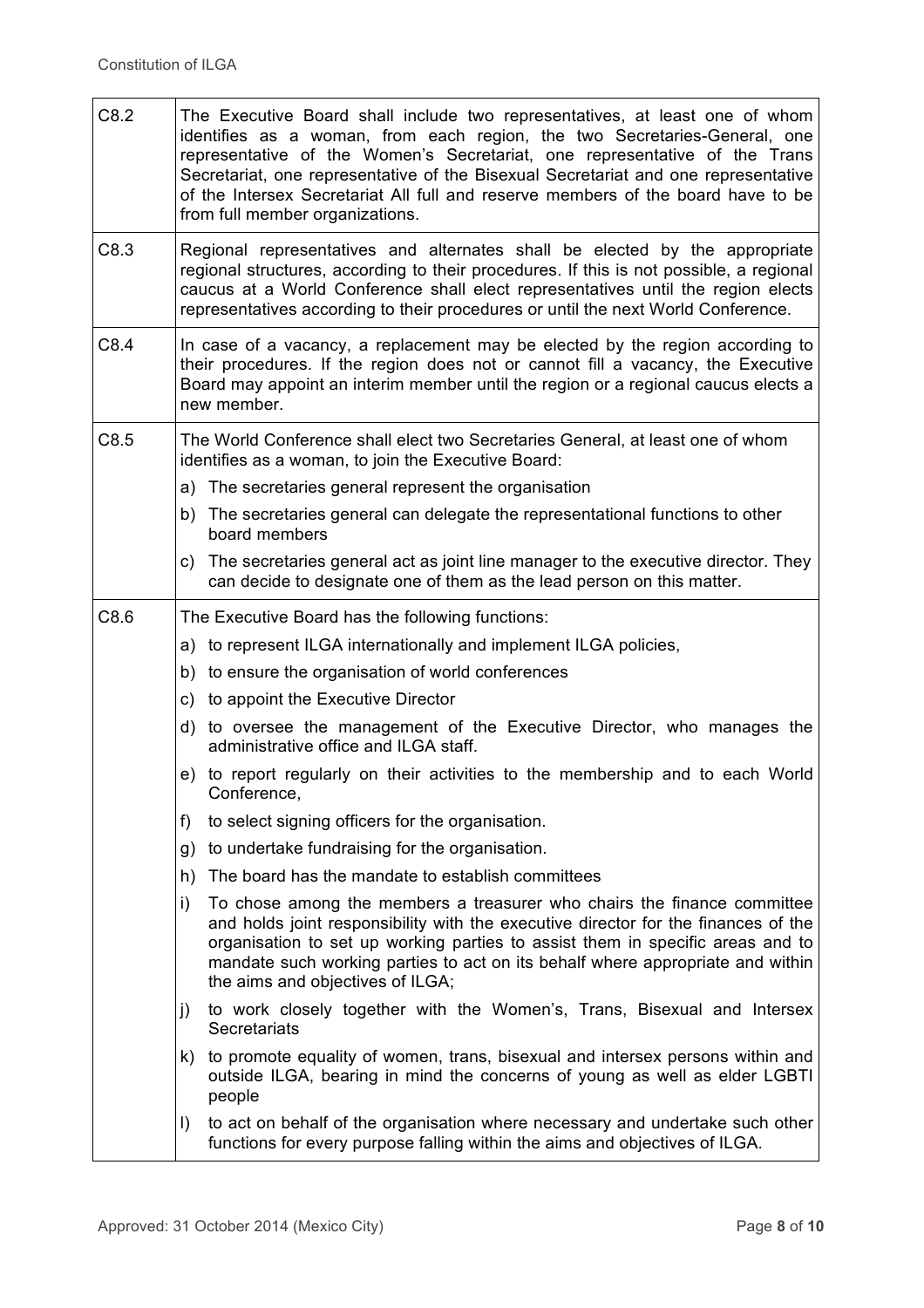| C8.7            | The Executive Board shall set up its own order of business and determine its own<br>timetable for meetings in order to carry out its functions.                                                                                                                                                                                              |
|-----------------|----------------------------------------------------------------------------------------------------------------------------------------------------------------------------------------------------------------------------------------------------------------------------------------------------------------------------------------------|
| C8.8            | Meetings of the Executive Board will be open to observers representing full<br>members of ILGA, with the exception of discussions involving confidential personal<br>information regarding individual board members or employees.                                                                                                            |
| C8.9            | Executive Board will have a meeting shortly after the World Conference and at least<br>twice a year after that.                                                                                                                                                                                                                              |
| C8.10           | The quorum for a meeting of the Executive Board shall be at least 50% of the<br>regions represented, and one Secretary-General present. Meetings can also be<br>conducted by telephone or electronically.                                                                                                                                    |
| C8.11           | The term of office of the Secretaries-General and the Women's, Trans, Bisexual<br>and Intersex Secretariats shall be from the end of the World Conference at which<br>they are elected until the end of the next World Conference. They may be re-<br>elected.                                                                               |
|                 | The term of office of the regional members shall be specified by the appropriate<br>regional structures.                                                                                                                                                                                                                                     |
| C8.12           | Decisions of the Executive Board are recorded in a special register and signed by<br>two Board members.                                                                                                                                                                                                                                      |
| C8.13           | ILGA can only be legally committed by the two Secretaries General (or in the<br>absence of one of the Secretaries General one other board member) and the<br>Executive Director jointly, acting with the authorisation of the board.                                                                                                         |
| C <sub>9</sub>  | <b>FINANCES</b>                                                                                                                                                                                                                                                                                                                              |
| C9.1            | The financial year of ILGA is the calendar year, unless otherwise determined by the<br>Executive Board or a World Conference.                                                                                                                                                                                                                |
| C9.2            | ILGA is a non-profit, international, non-governmental organisation according to<br>Swiss Law. It may receive income from membership contributions, gifts, grants or<br>other legally acceptable sources according to Swiss Law.                                                                                                              |
| C9.3            | The Executive Board is responsible for ensuring that accurate accounts of ILGA are<br>kept according to Swiss Law. The Executive Board determines detailed financial<br>regulations in relation to the control of financial resources and the keeping of<br>accurate financial records, including provisions for the audit of ILGA accounts. |
| C9.4            | The World Conference shall approve a suitably qualified auditor who shall be<br>independent of the Executive Board.                                                                                                                                                                                                                          |
| C <sub>10</sub> | <b>USE OF THE ILGA NAME</b>                                                                                                                                                                                                                                                                                                                  |
| C10.1           | The names 'International Lesbian, Gay, Bisexual, Trans and Intersex Association'<br>and 'ILGA' as well as the logo of ILGA can only be used with the authorisation of<br>the Executive Board or the World Conference.                                                                                                                        |
| C <sub>11</sub> | <b>AMENDMENT OF THE CONSTITUTION</b>                                                                                                                                                                                                                                                                                                         |
| C11.1           | An amendment to the Constitution can only be considered at a World Conference if                                                                                                                                                                                                                                                             |